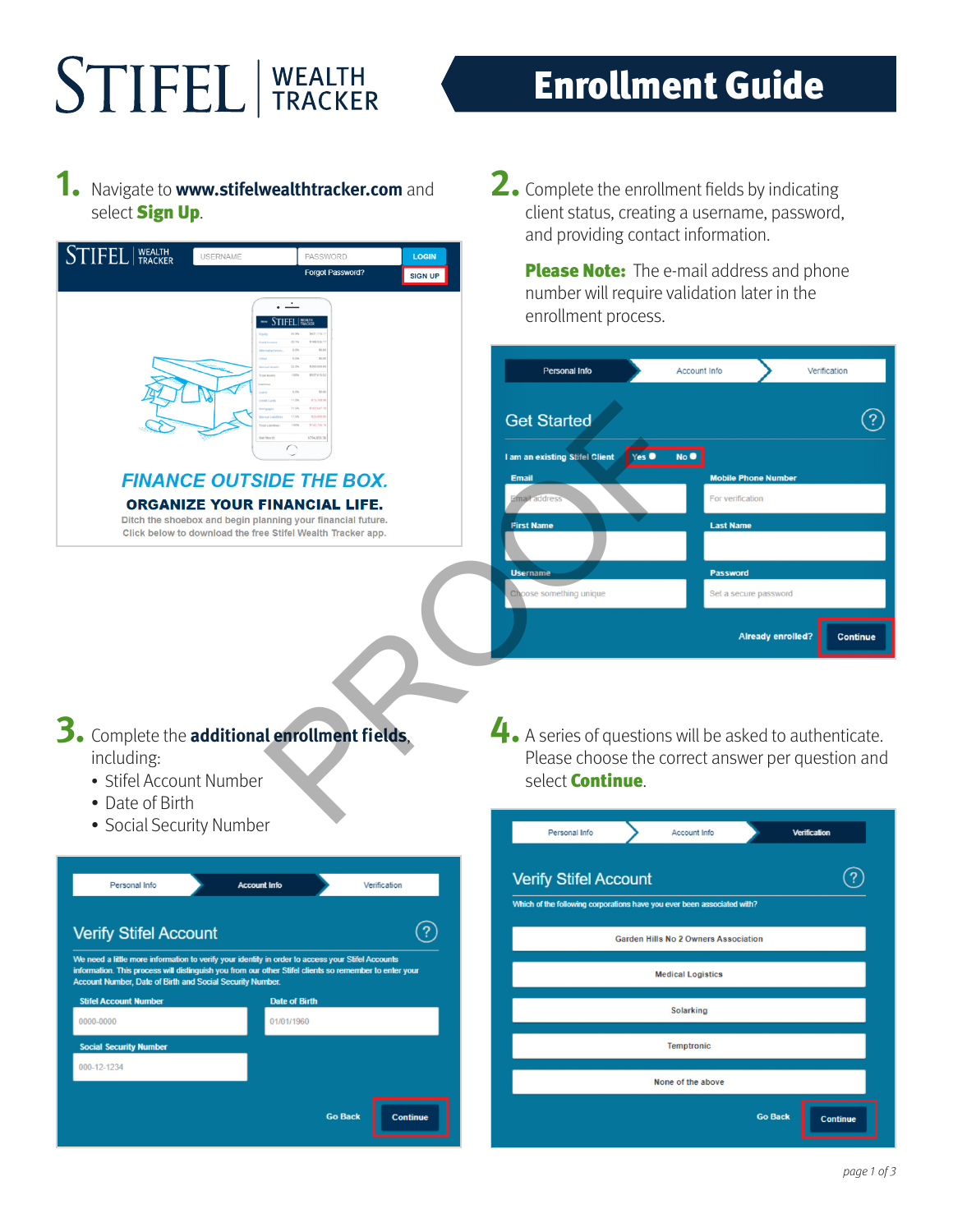## STIFEL WEALTH Enrollment Guide

**5.** Once the required questions have been successfully completed, the below message will appear. Select **Continue** to proceed.

| Account Info<br>Personal Info                                                                                                                                   | <b>Verification</b>        |  |  |  |  |  |
|-----------------------------------------------------------------------------------------------------------------------------------------------------------------|----------------------------|--|--|--|--|--|
| <b>Verify Stifel Account</b>                                                                                                                                    |                            |  |  |  |  |  |
| <b>Account Verified</b>                                                                                                                                         |                            |  |  |  |  |  |
|                                                                                                                                                                 | Continue<br><b>Go Back</b> |  |  |  |  |  |
| ail address and mobile phone number have been entered, tl<br>th a Secure Access Code. Choose the method of delivery, en<br>ail, and then select <b>Verify</b> . |                            |  |  |  |  |  |
| ectronic document delivery feature requires a validated e-ma<br>ess if electronic delivery settings will be changed upon first lo                               |                            |  |  |  |  |  |
| WEALTH                                                                                                                                                          | <b>STIFE</b>               |  |  |  |  |  |
|                                                                                                                                                                 | <b>Secure Access</b>       |  |  |  |  |  |

**6.** To verify that a valid e-mail address and mobile phone number have been entered, there will be a prompt to verify the information with a Secure Access Code. Choose the method of delivery, enter the Secure Access Code delivered via text or e-mail, and then select **Verify**.

Please Note: Stifel's electronic document delivery feature requires a validated e-mail address. Please choose to verify the e-mail address if electronic delivery settings will be changed upon first login.

| <b>STIFEL</b> WEALTH                                                                                                                     |  | <b>STIFEL</b>   WEALTH                                                                                                         |
|------------------------------------------------------------------------------------------------------------------------------------------|--|--------------------------------------------------------------------------------------------------------------------------------|
| <b>Secure Access</b><br>For security purposes, we need to verify your information. How do you want to receive your verification<br>code? |  | <b>Secure Access</b><br>Your verification code should arrive by SMS shortly. Enter the code below:<br><b>Verification Code</b> |
| Email: johnxxx@stixxx.com                                                                                                                |  |                                                                                                                                |
| SMS (XXX) XXX-2215                                                                                                                       |  | Verify                                                                                                                         |
|                                                                                                                                          |  |                                                                                                                                |